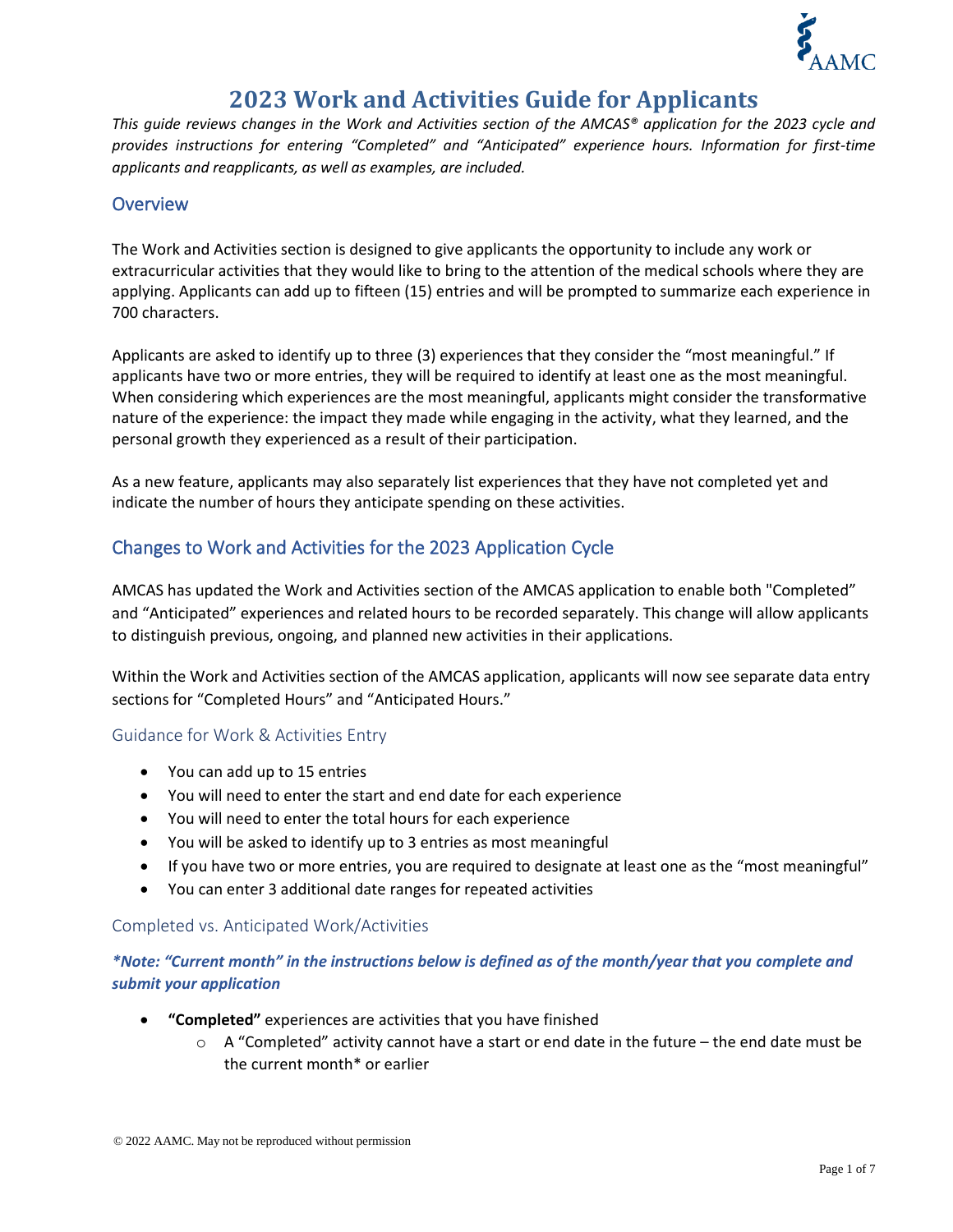

- **"Anticipated"** experiences are activities that you have not yet started but plan to participate in; they will begin after you have submitted your application
	- o An "Anticipated" activity could be:
		- An entirely new future experience
		- An upcoming, planned experience that is a continuation of "Completed" experience
	- $\circ$  An "Anticipated" activity cannot have a date in the past the start date must be the current month\* or later and the latest end date must be August of the matriculating/following year (August 2023)
	- o Note:
		- You cannot input anticipated hours for the following experience types (they are not options for these experience types):
			- Honors/Awards, Conference, Publications, Presentation
		- An anticipated experience cannot be a most meaningful experience

## Entering Work and Activities

## *Note: There are three (3) ways your experiences can be recorded within the Completed and Anticipated categories.*

### How do I enter Completed Experiences?

- Enter your completed experience information under the "Completed Hours" section
	- o Enter the month and year you started the experience for the "Start Date"
	- o Enter the month and year you concluded the experience for the "End Date"
	- o Note: date ranges cannot have future dates
		- Start date must be the current month\* or earlier
		- End date cannot go beyond the month and year the information is entered (the month/year that you submit your application)
	- $\circ$  Enter the total hours completed during the date range entered in the "Completed Hours" field
- If you participated in an experience more than once, select "Yes" under the "Repeated" field for that particular entry
- You may enter up to three (3) additional date ranges and you must include the number of hours completed for each of those date ranges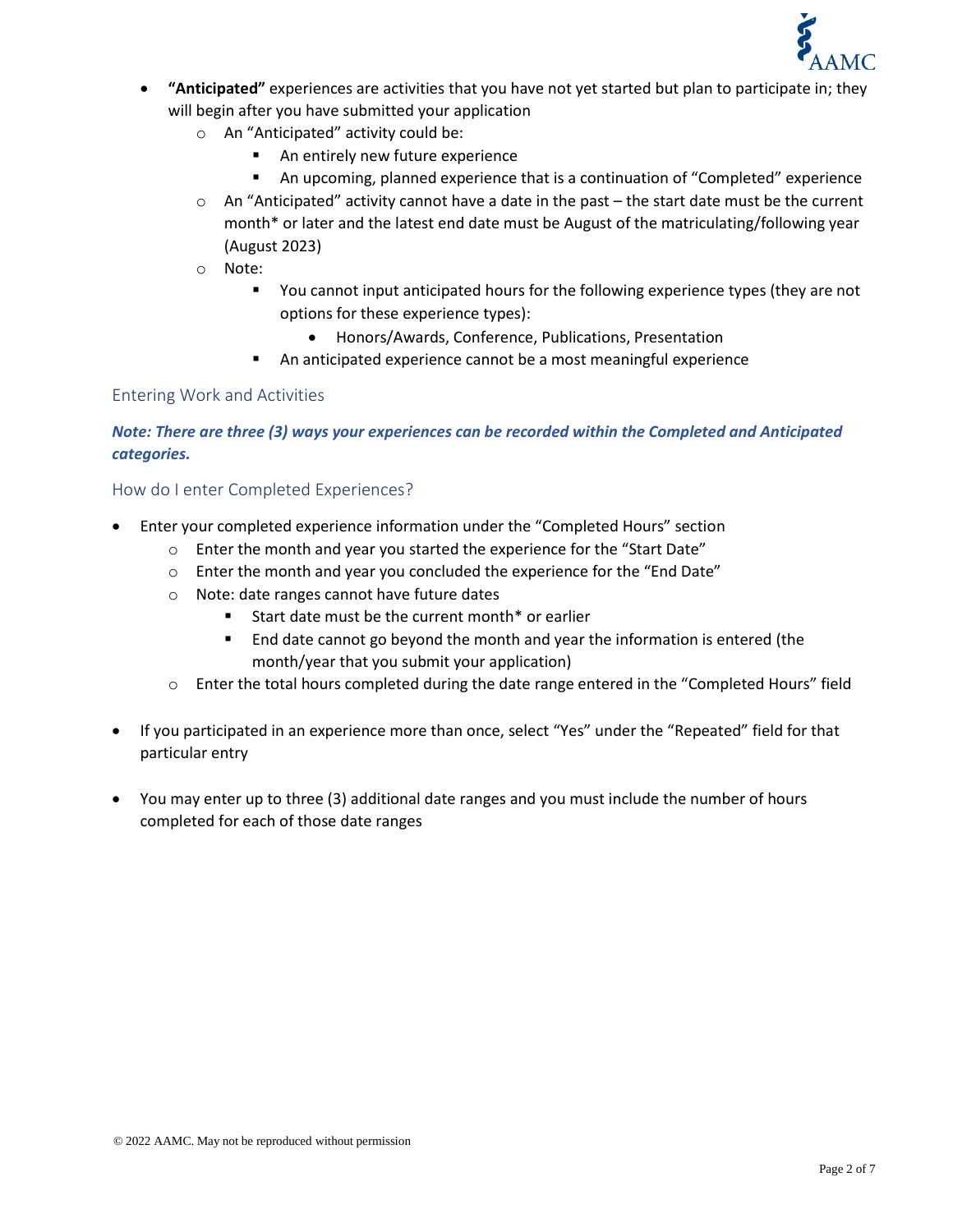

#### Edit Work/Activities

|  | <b>Completed Hours</b> |
|--|------------------------|
|  |                        |

| $\bullet$<br>zero (0) in the Completed Hours field. |                   |                        |                   | This section focuses on what you have completed. Please enter the date range and hours completed<br>for this experience. If you participated in this activity on multiple occasions, please select "Yes" to<br>repeated and enter the applicable date ranges and hours. Note: the start date must be the current<br>month and year or earlier, the latest end date you can select is the current month and year.<br>If you have not started this experience, please enter May 2022 as the Start and End Dates and enter |
|-----------------------------------------------------|-------------------|------------------------|-------------------|-------------------------------------------------------------------------------------------------------------------------------------------------------------------------------------------------------------------------------------------------------------------------------------------------------------------------------------------------------------------------------------------------------------------------------------------------------------------------------------------------------------------------|
| Start Date *                                        |                   | End Date *             |                   | Completed Hours*                                                                                                                                                                                                                                                                                                                                                                                                                                                                                                        |
| April                                               | $\infty$          | June                   | $\propto$         | 75                                                                                                                                                                                                                                                                                                                                                                                                                                                                                                                      |
| 2019<br>Repeated <sup>*</sup>                       | $\mathbf{x}$      | 2019                   | $\infty$          |                                                                                                                                                                                                                                                                                                                                                                                                                                                                                                                         |
| Yes<br>No                                           |                   |                        |                   |                                                                                                                                                                                                                                                                                                                                                                                                                                                                                                                         |
| Second Start Date*                                  |                   | Second End Date *      |                   | Second Completed Hours *                                                                                                                                                                                                                                                                                                                                                                                                                                                                                                |
| April                                               | $\times$ $\sim$   | June                   | $\times$ $\sim$   | 95                                                                                                                                                                                                                                                                                                                                                                                                                                                                                                                      |
| 2020                                                | $\mathbf{x}$      | 2020                   | $\times$ $\sim$   |                                                                                                                                                                                                                                                                                                                                                                                                                                                                                                                         |
| <b>Third Start Date</b>                             |                   | <b>Third End Date</b>  |                   | <b>Third Completed Hours</b>                                                                                                                                                                                                                                                                                                                                                                                                                                                                                            |
| April                                               | $\mathbf{\times}$ | June                   | $\mathbf{\times}$ | 50                                                                                                                                                                                                                                                                                                                                                                                                                                                                                                                      |
| 2021                                                | $\times$          | 2021                   | $\times$ $\sim$   |                                                                                                                                                                                                                                                                                                                                                                                                                                                                                                                         |
| <b>Fourth Start Date</b>                            |                   | <b>Fourth End Date</b> |                   | <b>Fourth Completed Hours</b>                                                                                                                                                                                                                                                                                                                                                                                                                                                                                           |
| April                                               | $\times$ $\sim$   | May                    | $\mathbf{\times}$ | 35<br>$\Rightarrow$                                                                                                                                                                                                                                                                                                                                                                                                                                                                                                     |
| 2022                                                | $\geq$            | 2022                   | $\propto$         |                                                                                                                                                                                                                                                                                                                                                                                                                                                                                                                         |
|                                                     |                   |                        | <b>CANCEL</b>     | <b>SAVE &amp; ADD ANOTHER</b><br><b>SAVE</b>                                                                                                                                                                                                                                                                                                                                                                                                                                                                            |

*Figure 1: Completed Work/Activity, Including Repeated* 

How do I enter Anticipated Experiences?

*You will need to complete both the Completed and Anticipated Hours sections to indicate an Anticipated experience that is either A) a continuation of a current experience (an existing/ongoing experience), or B) an entirely new experience*

How do I indicate an upcoming experience that is a continuation of completed experience vs. a new future experience?

**Existing/Ongoing Experiences** – activities you have already started *and* will be continuing during your application cycle (existing experiences for which you plan to complete additional hours in the future – i.e., continuation of a current or completed experience)

- Hours will be divided within the same experience entry to indicate which hours have been completed *and* which hours are anticipated as future hours (you will need to fill out *both* the "Completed Hours" and "Anticipated Hours" sections)
- Under the "Completed Hours" section, enter your completed experience information (note: date ranges cannot have future dates)
	- o Enter the month and year you began the experience for the "Start Date"
		- Start date must be the current month\* or earlier
	- $\circ$  Enter the month and year you concluded the experience for the "End Date"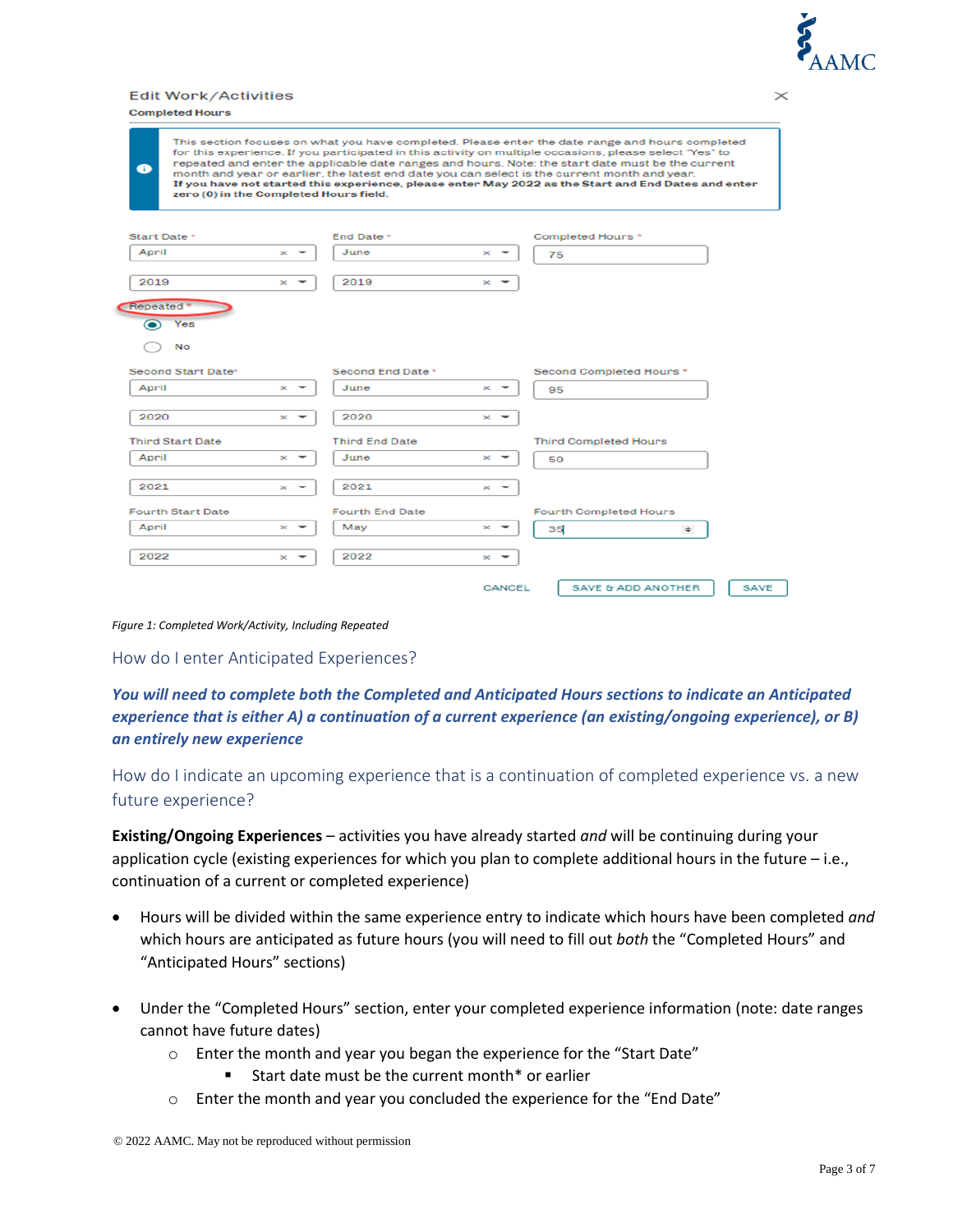

- End date cannot go beyond the month and year the information is entered (the month/year that you submit your application)
- o Enter the total hours completed during the date range entered in the "Completed Hours" field
- Select "Yes" for "Do you anticipate completing any hours for this experience in the future?"
- Under the "Anticipated Hours" section, enter your anticipated experience information
	- o Enter the month and year you plan to begin the experience for the "Start Date"
		- The start date must be the current month\* or later
	- $\circ$  Enter the month and year you plan to conclude the experience for the "End Date"
		- The latest end date must be no later than August of the matriculating/following year (August 2023)
	- o Enter the total hours you plan to engage in this activity during the date range entered in the "Anticipated Hours" field

#### **Completed Hours**

| O            | month and year or earlier, the latest end date you can select is the current month and year.<br>If you have not started this experience, please enter May 2022 as the Start and End Dates and<br>enter zero (0) in the Completed Hours field. |                                   |                                                                   |                                               |                     | This section focuses on what you have completed. Please enter the date range and hours completed<br>for this experience. If you participated in this activity on multiple occasions, please select "Yes" to<br>repeated and enter the applicable date ranges and hours. Note: the start date must be the current     |
|--------------|-----------------------------------------------------------------------------------------------------------------------------------------------------------------------------------------------------------------------------------------------|-----------------------------------|-------------------------------------------------------------------|-----------------------------------------------|---------------------|----------------------------------------------------------------------------------------------------------------------------------------------------------------------------------------------------------------------------------------------------------------------------------------------------------------------|
| Start Date - |                                                                                                                                                                                                                                               |                                   | End Date -                                                        |                                               | Completed Hours *   |                                                                                                                                                                                                                                                                                                                      |
| May          |                                                                                                                                                                                                                                               | $\times$ $\overline{\phantom{0}}$ | May                                                               | $\infty$                                      | 75                  | $\circ$                                                                                                                                                                                                                                                                                                              |
| 2021         | ×                                                                                                                                                                                                                                             |                                   | 2022                                                              | $\times$                                      |                     |                                                                                                                                                                                                                                                                                                                      |
| Repeated *   |                                                                                                                                                                                                                                               |                                   |                                                                   |                                               |                     |                                                                                                                                                                                                                                                                                                                      |
|              | Yes                                                                                                                                                                                                                                           |                                   |                                                                   |                                               |                     |                                                                                                                                                                                                                                                                                                                      |
|              | No                                                                                                                                                                                                                                            |                                   |                                                                   |                                               |                     |                                                                                                                                                                                                                                                                                                                      |
| Œ            | <b>Anticipated Hours</b>                                                                                                                                                                                                                      |                                   | later, and the latest end date you can select is the August 2023. |                                               |                     | This section enables you to let schools know if you anticipate completing any additional hours for this<br>experience. If you will complete additional hours, please select "Yes" and enter the date range and<br>number of hours you expect to complete. Note: the start date must be the current month and year or |
|              | Do you anticipate completing any hours for this experience in the future? *<br>Yes                                                                                                                                                            |                                   |                                                                   |                                               |                     |                                                                                                                                                                                                                                                                                                                      |
|              | No                                                                                                                                                                                                                                            |                                   |                                                                   |                                               |                     |                                                                                                                                                                                                                                                                                                                      |
|              | Anticipated Start Date*                                                                                                                                                                                                                       |                                   | Anticipated End Date *                                            |                                               | Anticipated Hours * |                                                                                                                                                                                                                                                                                                                      |
| June         |                                                                                                                                                                                                                                               | $\times$ $\sim$                   | September                                                         | $\times$ $\sim$                               | 50                  | $\div$                                                                                                                                                                                                                                                                                                               |
| 2022         |                                                                                                                                                                                                                                               | ×                                 | 2022                                                              | $\mathbf{\times}$<br>$\overline{\phantom{a}}$ |                     |                                                                                                                                                                                                                                                                                                                      |

*Figure 2: Anticipated Work/Activity for a Continuation of a Completed Experience (Not a New Future Experience)*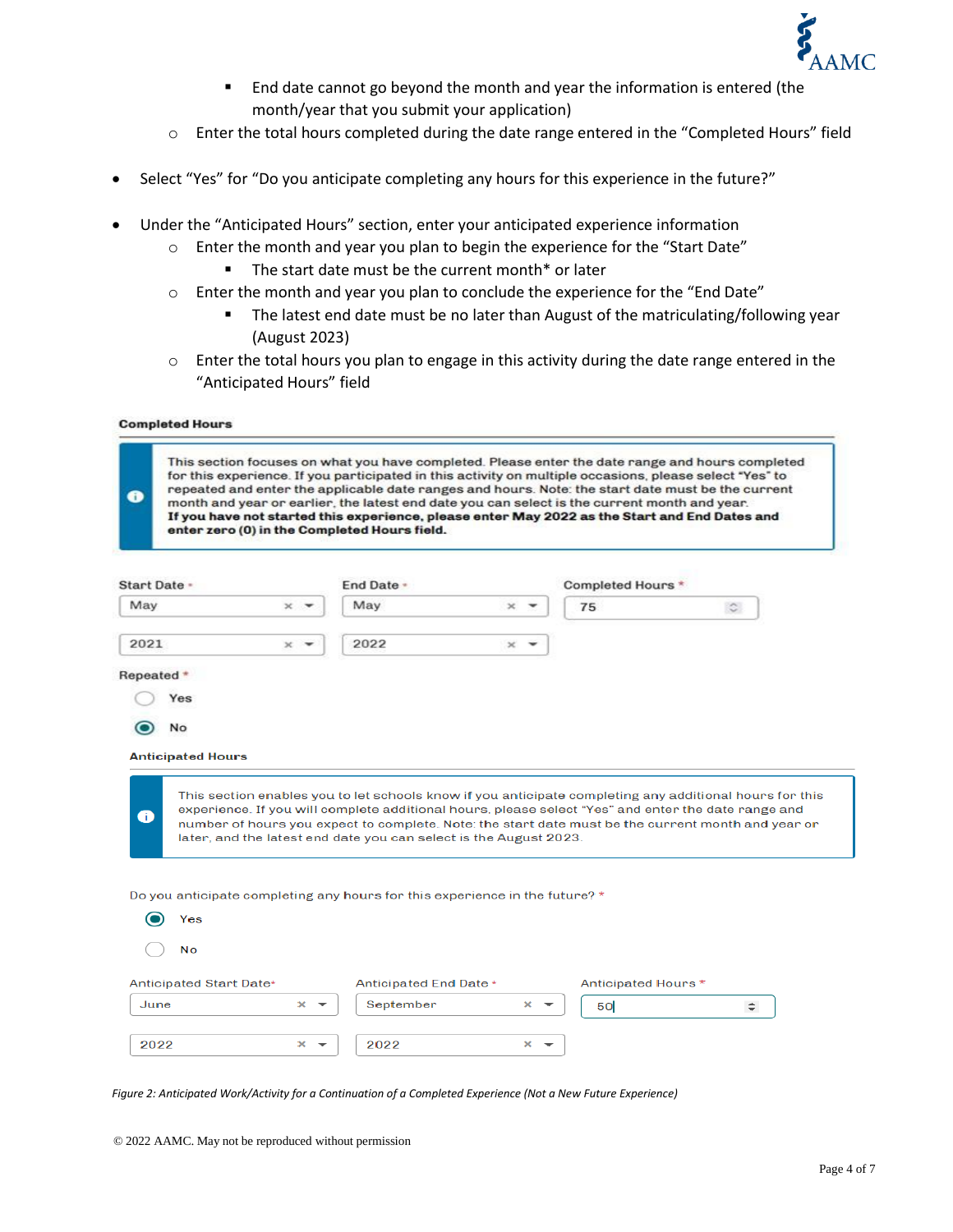

## How do I enter a planned experience I have not yet started?

**Experiences Not Yet Started** – a planned new activity that is *not* a continuation of an existing activity

- To access the "Anticipated" section, you must first enter a date range (cannot be future dates) and zero (0) hours under the "Completed" section
- Under the "Competed Hours" section
	- o Enter the current month\* for both the start *and* end dates in the "Completed" section
	- o Enter 0 (zero) in the "Completed Hours" field
		- By filling out the "Completed" section this way, you are communicating that the experience will begin after the current month\*. Then, the "Anticipated" section will be available to fill out as follows
- Select "Yes" for "Do you anticipate completing any hours for this experience in the future?"
- Under the "Anticipated Hours" section
	- o Enter the current month\* and year or later for the "Start Date" (cannot be a date in the past)
	- $\circ$  Enter the month and year you plan to conclude the experience for the "End Date"
		- The latest end date must be no later than August of the matriculating/following year (August 2023)
	- $\circ$  Enter the total hours you expect to fulfill for this activity in the "Anticipated Hours" field

#### **Completed Hours**

 $\bullet$ 

This section focuses on what you have completed. Please enter the date range and hours completed for this experience. If you participated in this activity on multiple occasions, please select "Yes" to repeated and enter the applicable date ranges and hours. Note: the start date must be the current month and year or earlier, the latest end date you can select is the current month and year. If you have not started this experience, please enter May 2022 as the Start and End Dates and enter zero (0) in the Completed Hours field.

| Start Date * |                        | End Date * |               | Completed Hours * |    |
|--------------|------------------------|------------|---------------|-------------------|----|
| May          | $\times$ $\rightarrow$ | May        | $\times$<br>▼ |                   | ¢. |
| 2022         | $\times$ $\sim$        | 2022       | ×.<br>▼       |                   |    |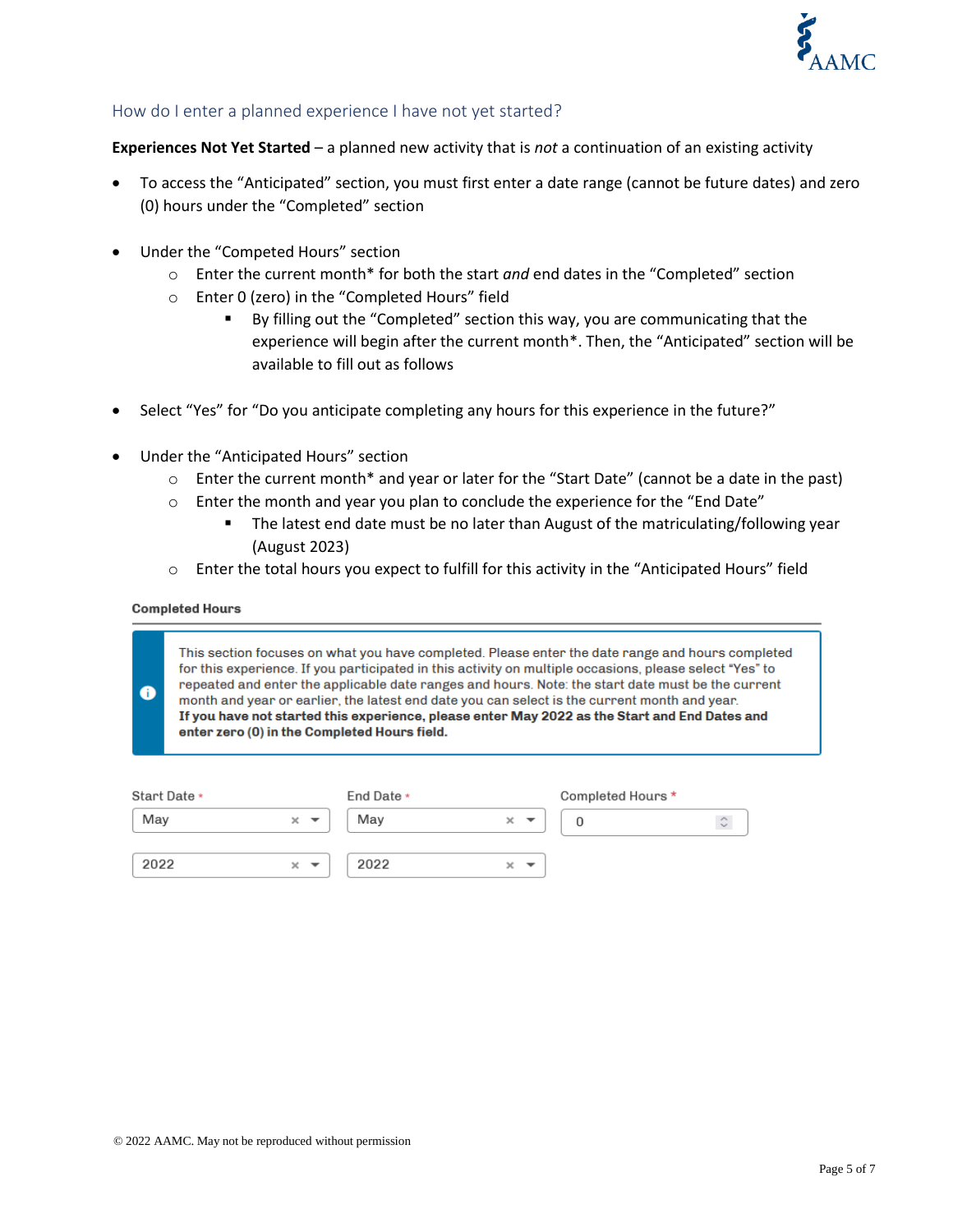

#### Repeated \*

Yes

No

 $\bullet$ 

#### **Anticipated Hours**

This section enables you to let schools know if you anticipate completing any additional hours for this experience. If you will complete additional hours, please select "Yes" and enter the date range and number of hours you expect to complete. Note: the start date must be the current month and year or later, and the latest end date you can select is the August 2023.

| Do you anticipate completing any hours for this experience in the future? * |  |  |  |
|-----------------------------------------------------------------------------|--|--|--|
|-----------------------------------------------------------------------------|--|--|--|

| Yes                                 |   |            |                        |   |   |                    |                     |
|-------------------------------------|---|------------|------------------------|---|---|--------------------|---------------------|
| No                                  |   |            |                        |   |   |                    |                     |
| Anticipated Start Date <sup>®</sup> |   |            | Anticipated End Date - |   |   | Anticipated Hours* |                     |
| June                                | × | $\check{}$ | June                   | × | ٠ | 50                 | $\hat{\mathcal{Q}}$ |
| 2022                                | × | ۰          | 2023                   | × |   |                    |                     |

*Figure 3: Anticipated Work/Activity for a New Future Experience (a Planned Experience Not Yet Started)*

#### What do I do if I'm a reapplicant?

- Reapplicant work/activities will roll over from the previous application cycle into the "Completed" section
- Review and edit all the rolled over work/activities entries to ensure they are categorized correctly
	- o Separate "Completed" and "Anticipated" date ranges and hours as needed (to reflect changes since your previous AMCAS application)
- Entries requiring correction will have an orange icon indicator, as shown in the screenshot below
- Click on the "Edit" icon to review and update the entries for each work/activity
- Update the date ranges in the "Completed Hours" section
- Select "Yes" or "No" for the new Anticipated Hours prompt ("Do you anticipate completing any hours for this experience in the future?")
- Complete the "Anticipated" section per the instructions above